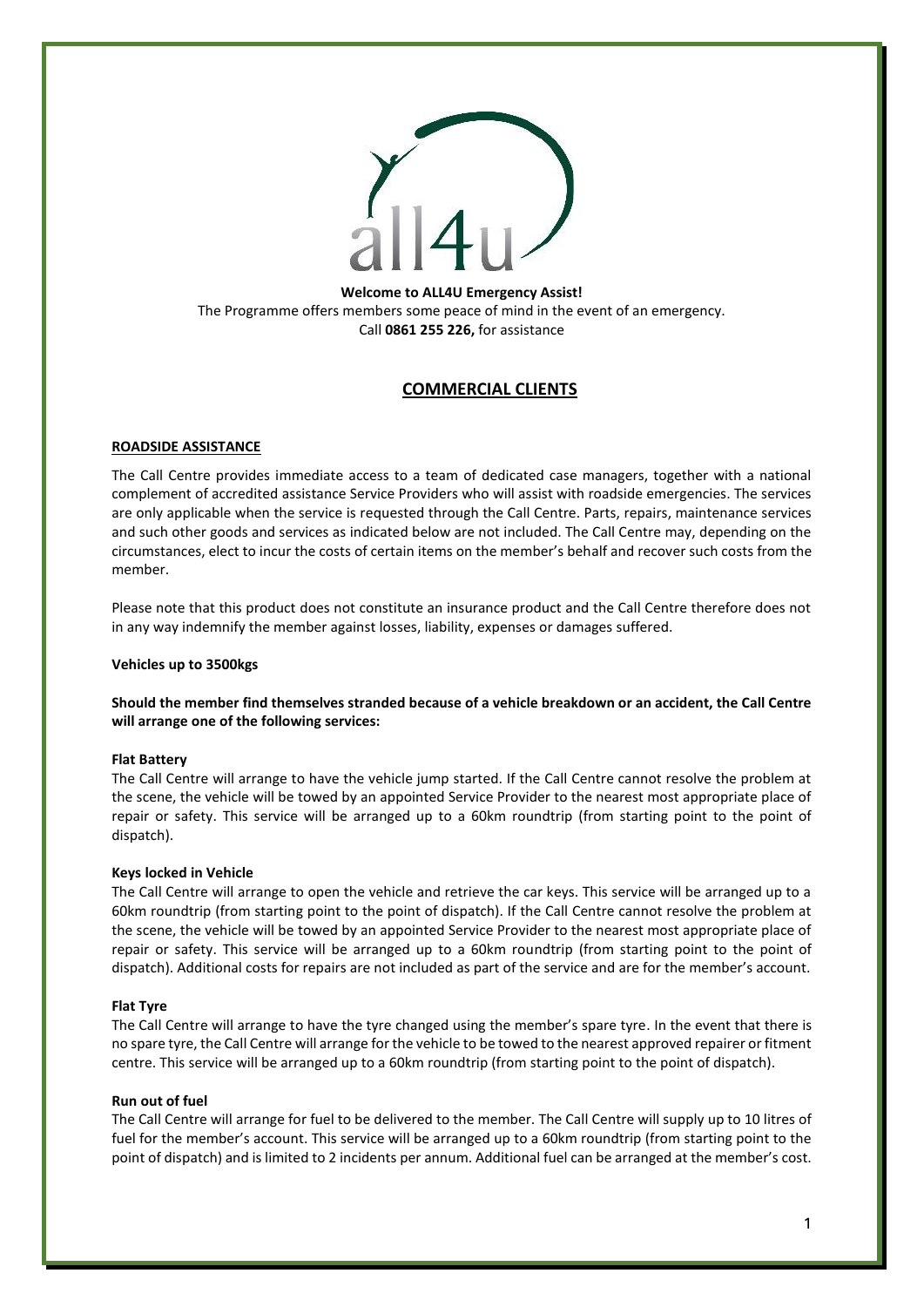### **Winching/Extracting Assistance**

Assistance will be provided for extracting the vehicle when accidentally stuck in a ditch or other inaccessible areas, when such location is within 50 metres of a paved road or highway. This service does not include extraction when driving a vehicle off-road or on unpaved highways. Service Provider rates are charged per hour.

### **Mechanical and Electrical Breakdown**

The Call Centre will tow the vehicle, caravan or trailer (provided the caravan or trailer is covered on the policy) to the nearest repairer up to a 60km roundtrip (from starting point to the point of dispatch).

### **Accident Tow**

In the event of an accident, the Call Centre will arrange for the vehicle to be towed to the nearest insurance approved motor body repairer (MBR) from the accident scene. The Service is facilitated within a 60km roundtrip (from starting point to the point of dispatch).

### **Storage**

The Call Centre will arrange for the safe storage of the vehicle, caravan or trailer (provided the caravan or trailer is covered on the policy) overnight, public holidays or weekends where necessary. On the next working day, the vehicle will be relocated to the nearest approved dealer or repairer. Second Tows will be for the member's account (this excludes tows that are a continuation of the first tow due to a vehicle, caravan or trailer (provided the caravan or trailer is covered on the policy) that was towed after-hours / over weekends / public holidays).

### **Transmission of Urgent Messages**

The Call Centre will relay messages of delay or changed arrangements to a nominated family member, employee or business colleague at the member's request.

### **EXTENDED ROADSIDE TRIP INTERRUPTION SERVICES**

**Should the member find themselves stranded 100km or more from home or office because of a vehicle breakdown or an accident, the Call Centre will arrange one of the following services:**

### **Courtesy Transport**

A 24-hour, Group B rental vehicle can be arranged for the member by the Call Centre. In order to secure the booking on behalf of the member, the member needs to have a valid driver's licence and credit card.

### **OR**

### **Hotel Accommodation**

The Call Centre will arrange for one night's hotel accommodation for the driver of the vehicle at one of the Call Centre's preferred providers in the area.

### **ROADSIDE ASSISTANCE TERMS AND CONDITIONS**

- Services will only be rendered to validated members.
- Each service will be managed on an individual basis and is highly dependent on traffic, weather and correct information being received.
- Roadside assistance services are only available in the event that the breakdown or accident occurs in South Africa, Lesotho or Swaziland. The Call Centre will not refund breakdown or accident assistance charges for incidents that occur in any other country.
- The service only extends to the towing of one vehicle and a caravan or trailer (provided the caravan or trailer is covered on the policy). Multiple Tows (e.g. where the member requires the vehicle and trailer or caravan to be towed) will be arranged by applying the applicable individual limits and subject to the trailer or caravan being entitled to service. Second Tows will be for the member's account (this excludes tows that are a continuation of the first tow due to a vehicle that was towed after-hours / over weekends / public holidays).
- Mechanical Breakdown services are offered whether the vehicle and a caravan or trailer (provided the caravan or trailer is covered on the policy) breaks down at home or on the road.
- Battery replacement costs are for the member's account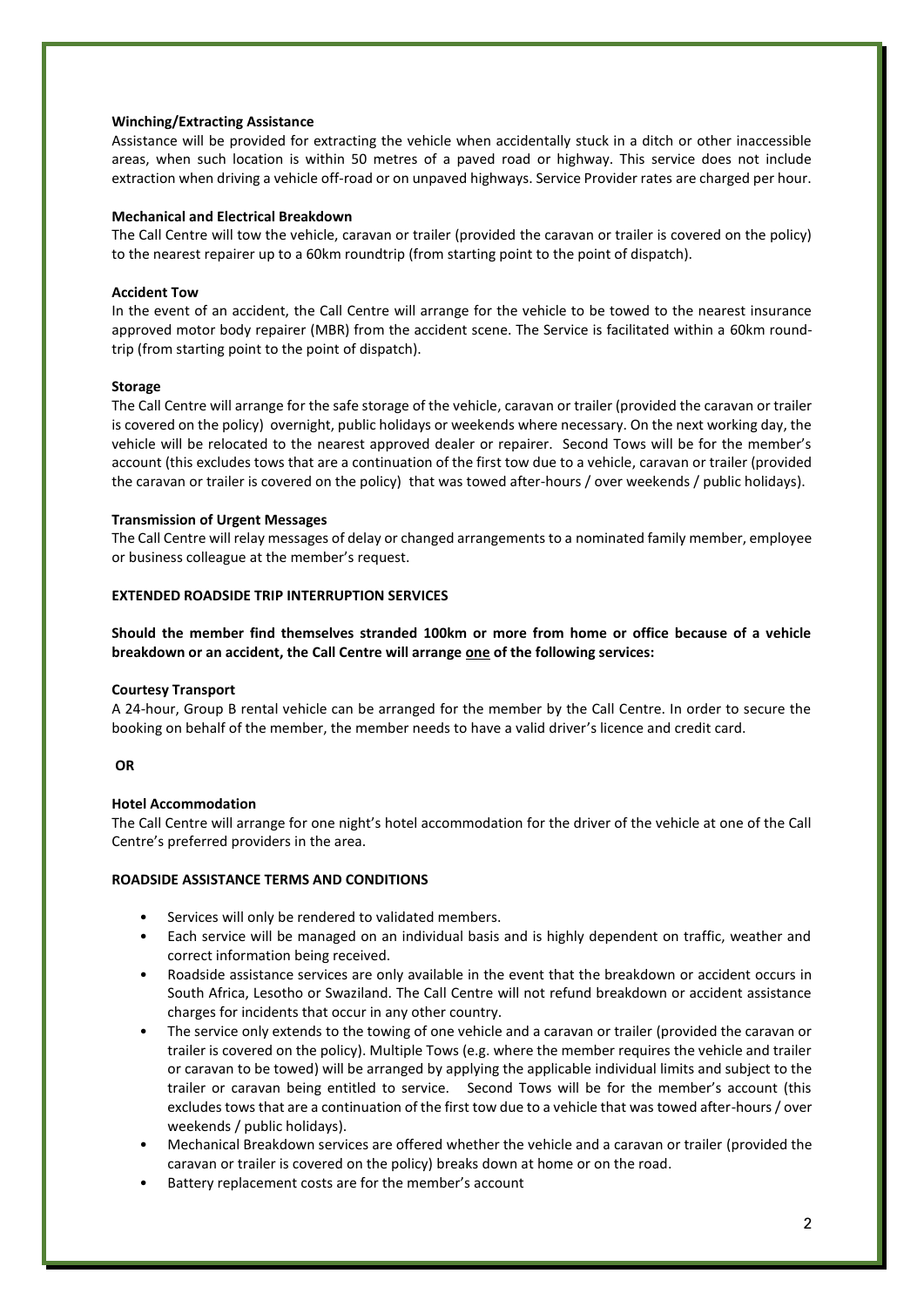- o Limited to South African territory only
- The additional per kilometre rate is subject to change in accordance with fuel price fluctuations.
- All services must be authorised, arranged and managed by the Call Centre. Any costs incurred through arrangements made by the member without prior authorisation from the Call Centre fall outside of the benefit entitlement.
- In the event of a mechanical or electrical breakdown, the vehicle and a caravan or trailer (provided the caravan or trailer is on the policy) is to be towed to the closest franchised dealer or repair centre from the scene of the breakdown per the limits specified.
- A member will only be entitled to courtesy transport and overnight accommodation benefits if the vehicle was towed by the Service Provider and when the member is more than 100 km away from his/her permanent place of residence/office.
- An Accident shall be defined as damage to one or more body panels (which will require repair in a body shop) as a result of a collision with another vehicle or object. An accident shall also include instances where the engine catches fire, or where impact with a pothole, kerb or pavement results in damage to the suspension, wheels or undercarriage (and not necessarily the body panels), and where it is clear to the member and the Service Provider that the damage is of an insurable risk nature, irrespective of whether or not the car is insured. In instances of doubt the Service Provider shall arbitrate on this latter definition. In the event of the accident being caused by mechanical failure, and in essence where the vehicle under these descriptions is non-driveable, the incident will be considered to be an accident.
- In the event of an accident, the vehicle is to be towed to the closest insurance approved motor body repairer (MBR) from the scene of the accident per the limits specified.
- The member will be liable for any costs related to the breaking of window glass should there be no other way to gain access to the vehicle to tow.

## **Exclusions:**

- Vehicles not in a roadworthy condition.
- If the total mass of the vehicle, caravan or trailer exceeds 3500kgs (including the load on board) a more suitable towing vehicle will be needed and as such the member or driver will be liable for additional tow cost attributed to the towing. This is payable to the Service provider at the time of incident.
- Taxicabs and limousines, Recreational Vehicles (RVs) or any vehicles in tow.
- Service for any trailer which must be separated from the truck tractor.
- Service to vehicles with expired safety inspection sticker(s), license plate sticker(s), and/or emission sticker(s) where such stickers are required by law.
- Vehicles located at storage facilities.
- Cost of parts, replacement keys, replacement tyres, batteries, fluids, lubricants, cost of installation of products, materials, toll fees, and any additional labour relating to towing.
- Any fees relating to the dismount/mounting of a drive shaft.
- Tyre repair.
- Tyre replacement at any location other than a roadside disablement site.
- Cost of the replacement tyres and its installation.
- Any and all taxes, tolls or fines.
- Non-emergency towing or other non-emergency service including but not limited to mounting or removing of any tyres, snow tyres, off-road tyres, chains or similar items.
- Shovelling snow from around a vehicle.
- Service when a vehicle is snowbound in unploughed areas such as snowbanks, snowbound driveways or curb side parking.
- Damage or disablement due to flood, fire, or vandalism.
- Vehicles located at a place of repair.
- Service on a vehicle, caravan or trailer that is not in a safe condition to be towed or serviced or that may result in damage to the vehicle, caravan or trailer if towed or serviced.
- Towing done by other than a licensed Service Provider, vehicle storage charges or a second tow for the same disablement.
- Towing or service on roads not regularly maintained, such as sand beaches, open fields, forests, and areas designated as not passable due to construction, etc.
- Towing at the direction of a law enforcement officer relating to traffic obstruction, impoundment, abandonment, illegal parking, or other violations of law.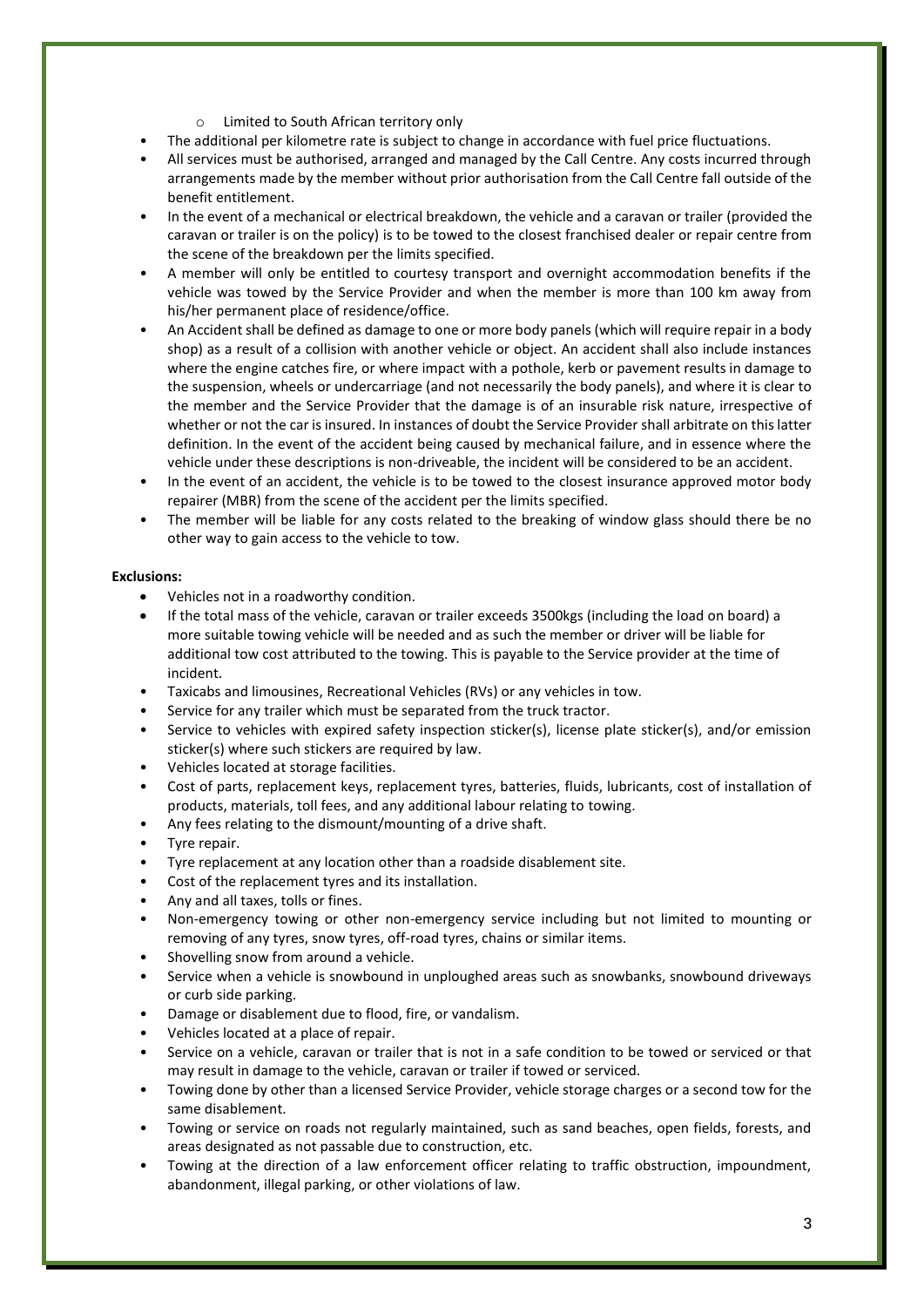- Towing for the purpose of disposal (e.g. salvage facility).
- Towing of a vehicle and caravan or trailer off a boat dock or marina unless such facilities are used for intermodal and ocean freight purposes.
- Transportation for the member to the vehicle for a service or from the vehicle to another destination after the service has been rendered.
- Services may not be requested from a dealer or repair facility.
- Service will not be rendered in the event of emergencies resulting from the use of intoxicants or narcotics, or the use of the vehicle, caravan or trailer in the commission of a crime.
- Repeated service calls for a vehicle, caravan or trailer in need of routine maintenance or repair.
- Services received independently without prior authorization.

### **The Service Provider does not refund:**

- Labour, overtime or cellular-phone charges, toll-gate fees, call-out fees, weekend levies, storage charges, hitching/salvage/recovery (defined as an insurable risk related to accessing the vehicle) fees and the cost of spare parts.
- Repair charges
- Charges for assistance rendered by a private person or any Service Provider unless that Service Provider is appointed by the Call Centre.
- Charges for assistance required due to participation in a motorised-sporting event.

### **MEDICAL ASSIST ACCESS**

### **The following benefits are on an access only basis. These services include:**

- Emergency telephonic advice and information 24/7
- Referrals to medical practitioners and facilities
- Liaison with next of kin to keep them informed

In addition to the general medical advice service, medical operators will guide a person through a medical crisis situation involving the member. The member will receive emergency advice or have the necessary support organised, by utilising the 24-hour Contact Centre.

### **This service includes referrals to Crisis lines in case of:**

- Poison Hotline In House
- Suicide Hotline Life Line
- Rape and HIV Counselling
- Family and Domestic Abuse
- Child Abuse
- Bereavement Counselling

### **For the member's medical aid or own account:**

- Emergency medical response to the scene of an incident
- Emergency medical transportation to the nearest appropriate medical facility

### *Please note: Medical Assistance is only valid for emergencies within the borders of South Africa.*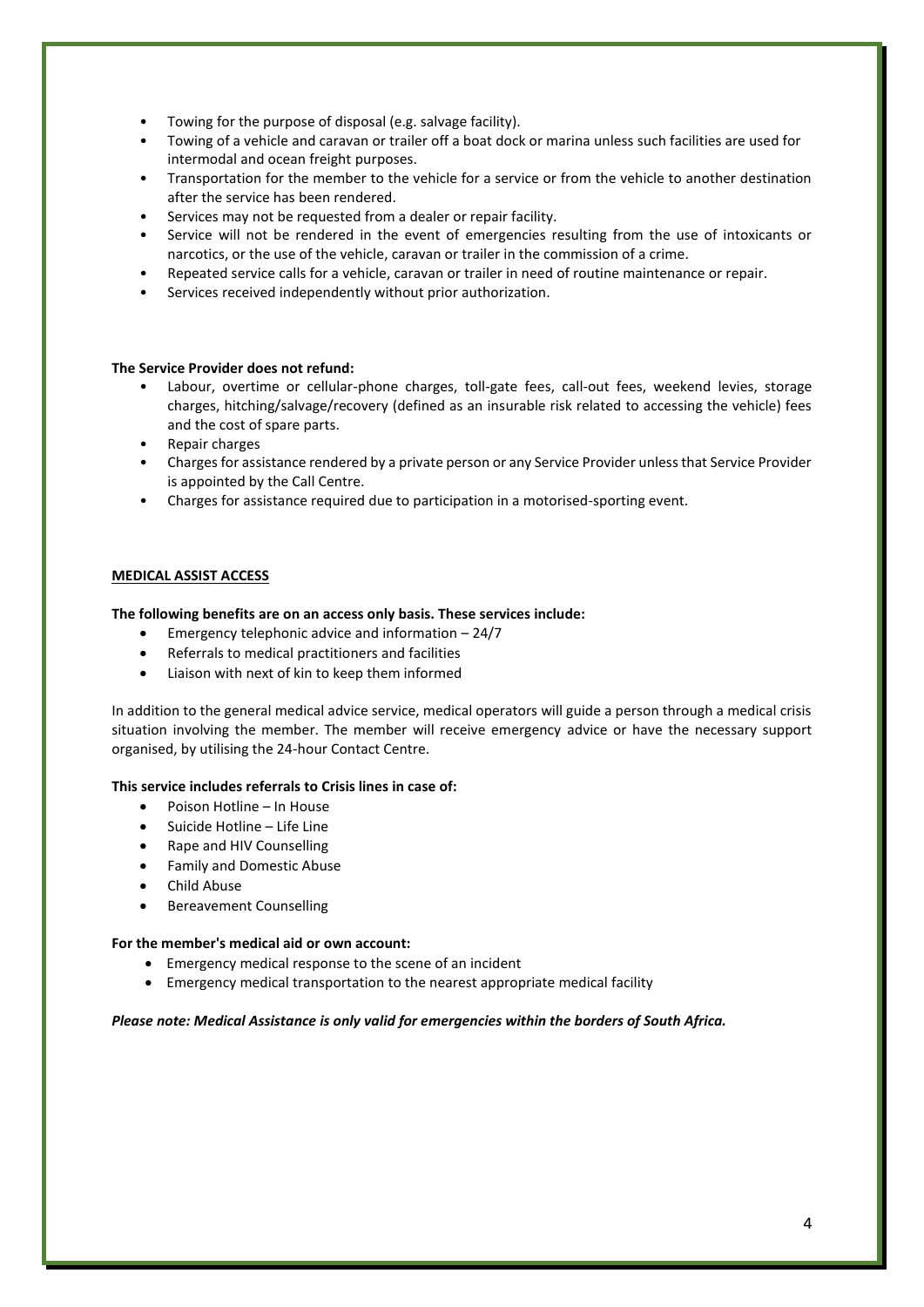# **FINE EXPERT PORTAL PRO PLUS CALL CENTRE**

Fine Expert Portal Pro Plus Call Centre specialises in providing a unique service that is designed to take the hassle out of dealing with traffic fines. Fine Expert Portal Pro Plus Call Centre provides a quick, easy and painless channel to receive fine notification and getting your fines paid, with the added benefit of negotiated fine reductions for members.

Dealing with municipal and provincial traffic departments can be a complex and arduous process, therefore we use our extensive legal and administrative expertise to simplify the entire process and take the pain away.

# **Benefits:**

- Proactive notification of issued traffic fines.
- Easy, no fuss fines payment facility.
- Proof of payment of fines are submitted to the members for use in roadblocks should the need arise.
- Discounts on traffic fines of up to 50%.

# **What Services are Included?**

Your membership of Fine Expert Portal Pro Plus Call Centre entitles you to the following service(s):

- Proactive notifications of fines posted onto [www.paycity.co.za](http://www.paycity.co.za/) and other fines databases that allow automated integration.
- Any discount negotiated on fines will be for the benefit of the member.
- No queues or admin burden in dealing with Traffic Departments.

# **How does Fine Expert Portal Pro Plus Call Centre work?**

- Register on the Fines Expert Portal or call the Call Centre for assistance
- Queries are handled via Support Tickets on the portal or the call centre.
- Within 1-2 weeks fines issued\* on your South African ID number posted onto the various fines databases is loaded onto your profile and you receive SMS's and / or email notifications
- The member can view the fines details on the member portal and use the easy online payment facility to quickly pay your fines.
- Where we negotiate discounts on your behalf you only the discounted amount and the full discount is for your benefit.
- When new fines are issued on your South African ID number you will receive email and SMS notifications.

# **Who is entitled to use Fine Expert Portal Pro Plus Call Centre?**

An eligible and registered member of Fine Expert Portal Pro Plus Call Centre.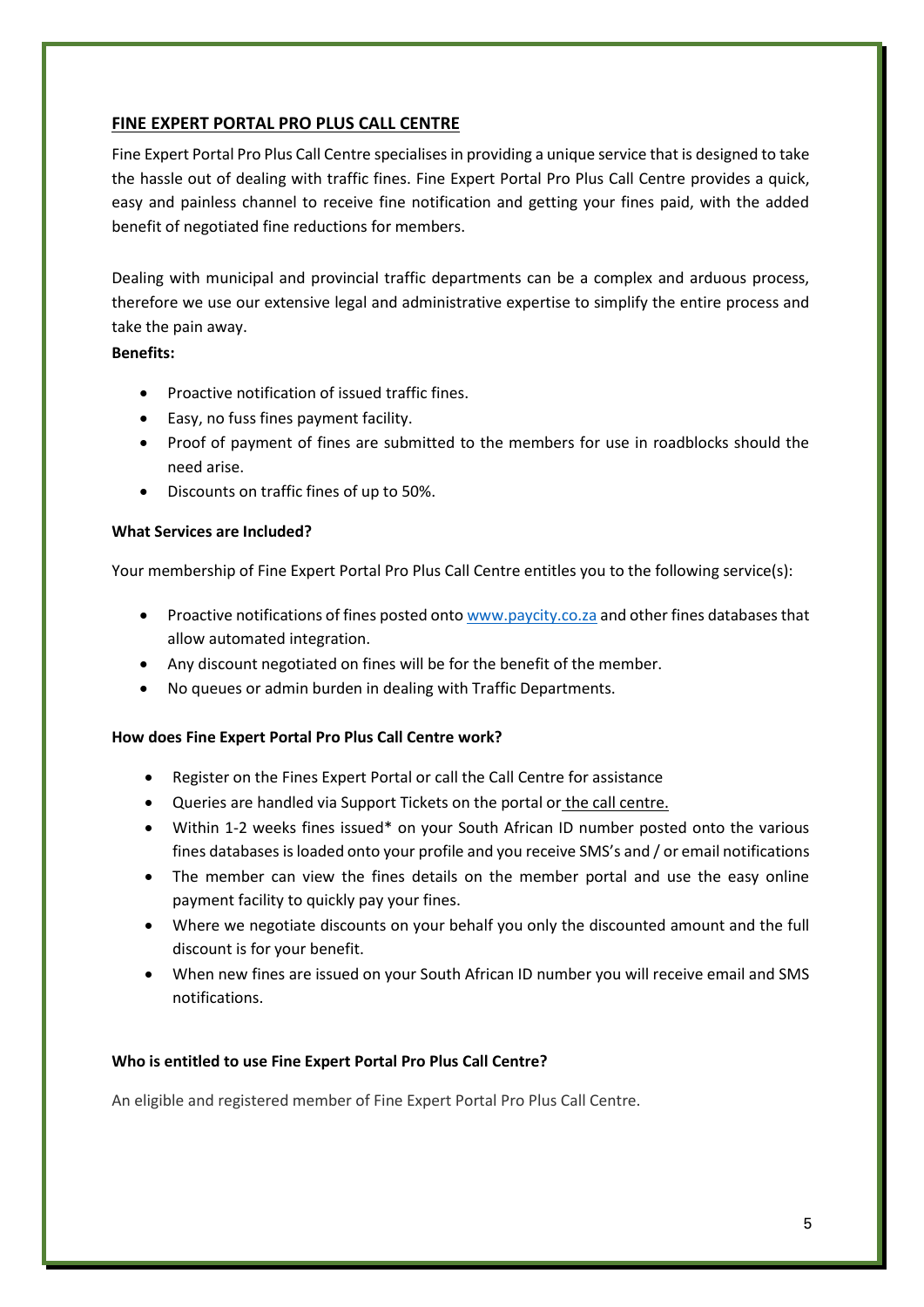## **Terms and Conditions**

- \*Fines are said to be "issued" once they are posted fines databases used by Issuing Authorities.
- Other fines that are not posted onto fines databases [c](http://www.mpfine.co.za/)an be dealt with by Fine Expert Portal Pro Plus Call Centre but Fine Expert Portal Pro Plus Call Centre must be notified of these by the member before the service can commence.
- Fines notifications will only be sent to the member proactively if they are posted on a fines database that allows integration.
- The service is limited to traffic fines issued within the Republic of South Africa.
- The service is limited to the main member.
- The discount level is highly dependent on the type and age of the infringement as well as the issuing authority.
- Membership must be fully paid up at the time of the fine being issued.
- At the time of the fine, members must comply with all the legal and regulatory requirements of the Roads Acts of South Africa and other such relevant legislation.
- Fine Expert Portal Pro Plus Call Centre does not guarantee the performance of the traffic department.
- Fine Expert Portal Pro Plus Call Centre service does not include AARTO de-merit points reductions.
- Services and rates only apply to privately owned vehicles.
- Representation of No Admission ("NAG") offences are excluded from the standard Fine Expert service. Fine Expert will notify a member about NAG's, but the member will have to approach the relevant authority directly to deal with these. In cases where Fine Expert is able to assist with NAG's a surcharge will apply which will be communicated to the member for approval prior to proceeding.

## **VEHICLE LICENCE DISC EXPERT PORTAL PRO PLUS CALL CENTRE**

Vehicle Licence Disc Expert Portal Pro Plus Call Centre specialises in supporting members with a no hassle way of renewing their South African vehicle Licence discs.

The fact is that all vehicle owners must renew their vehicle licence discs every year. The problem is that there is no reliable, proactive renewal notification and these processes are extremely frustrating and time consuming. The processes can also be costly due to penalties and / or fines for late payment or driving without a valid vehicle licence disc.

Dealing with financial institutions, government departments and parastatals such as Traffic Departments can be a complex and arduous process, therefore we use our extensive legal and administrative expertise to simplify the entire process and really take the pain away.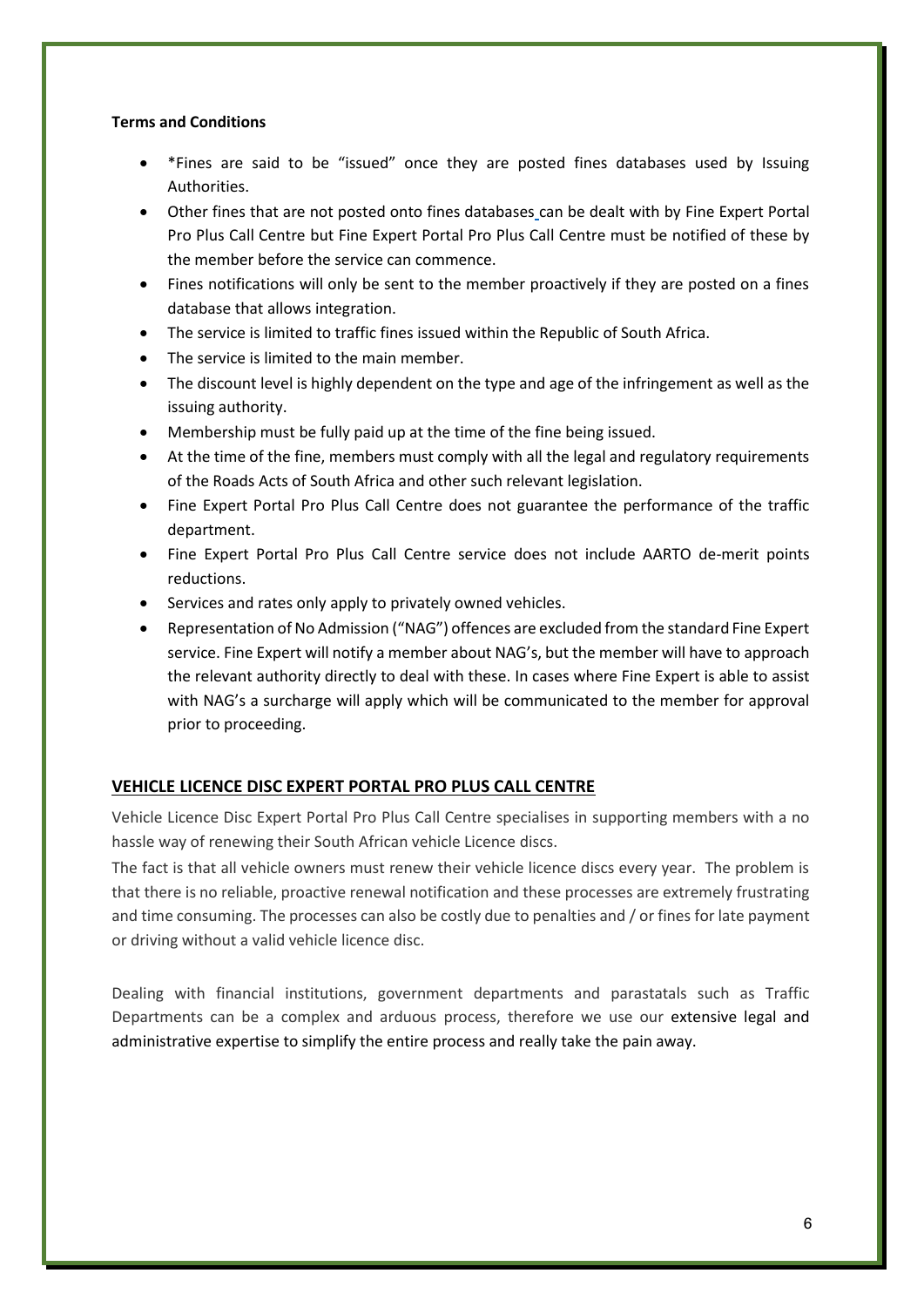**Your membership of Vehicle Licence Disc Expert Portal Pro Plus Call Centre entitles you to the following service(s):**

- Vehicle Licence Disc Expert Portal Pro Plus Call Centre members have access to a unique service that is designed to take the hassle out of vehicle licence disc renewals.
- Vehicle Licence Disc Expert Portal Pro Plus Call Centre will work with members to provide a convenient, quick, easy and painless channel to get their vehicle licence discs renewed.

# **What are the benefits?**

- **Relief** no queues and admin in dealing with the Traffic Department or Post Office.
- **Recoveries** we protect the members' pockets by making sure that they will never have to pay any penalty fees or fines for expired vehicle license discs.
- **Representation** our expert team provides full administrative support for all licence renewal issues.

# **How does Vehicle Licence Disc Expert Portal Pro Plus Call Centre work?**

- 1. Registered members can capture their vehicle licence disc details and current expiry dates.
- 2. 6 weeks prior to the expiry of the licence disc the member receives a notification of the expiry provided the member is still covered.
- 3. The detail of the licence discs that is about to expire is viewable on the member portal including the renewal cost.
- 4. Member pays the licence disc renewal cost via credit card or secure instant ETF at least 30 calendar days prior to the expiry of the existing disc and captures the deliver address for the renewed disc.
- 5. Vehicle Licence Disc Expert Portal Pro Plus Call Centre has the disc renewed and delivered to the captured address at the member's cost / no cost to the member.

## **What are the Service Level Commitments?**

Vehicle Licence Disc Expert Portal Pro Plus Call Centre will renew the vehicle license disc and have it delivered before the current disc expires (provided payment was received at least 30 calendar days prior to the expiry of the existing disc.

## **Terms & Conditions**

- Not all Issuing Authorities operate in the same manner and the above process is based on how most Issuing Authorities operate in the Main Centres in South Africa. Should the process enforced by an Issuing Authorities vary from the above, the member will be informed accordingly during the vehicle licence disc renewal process.
- Renewal of Vehicle Licence discs that have already expired do not form part of the service and additional fees will be payable should Vehicle Licence Disc Expert Portal Pro Plus Call Centre be requested to assist with the renewal of these.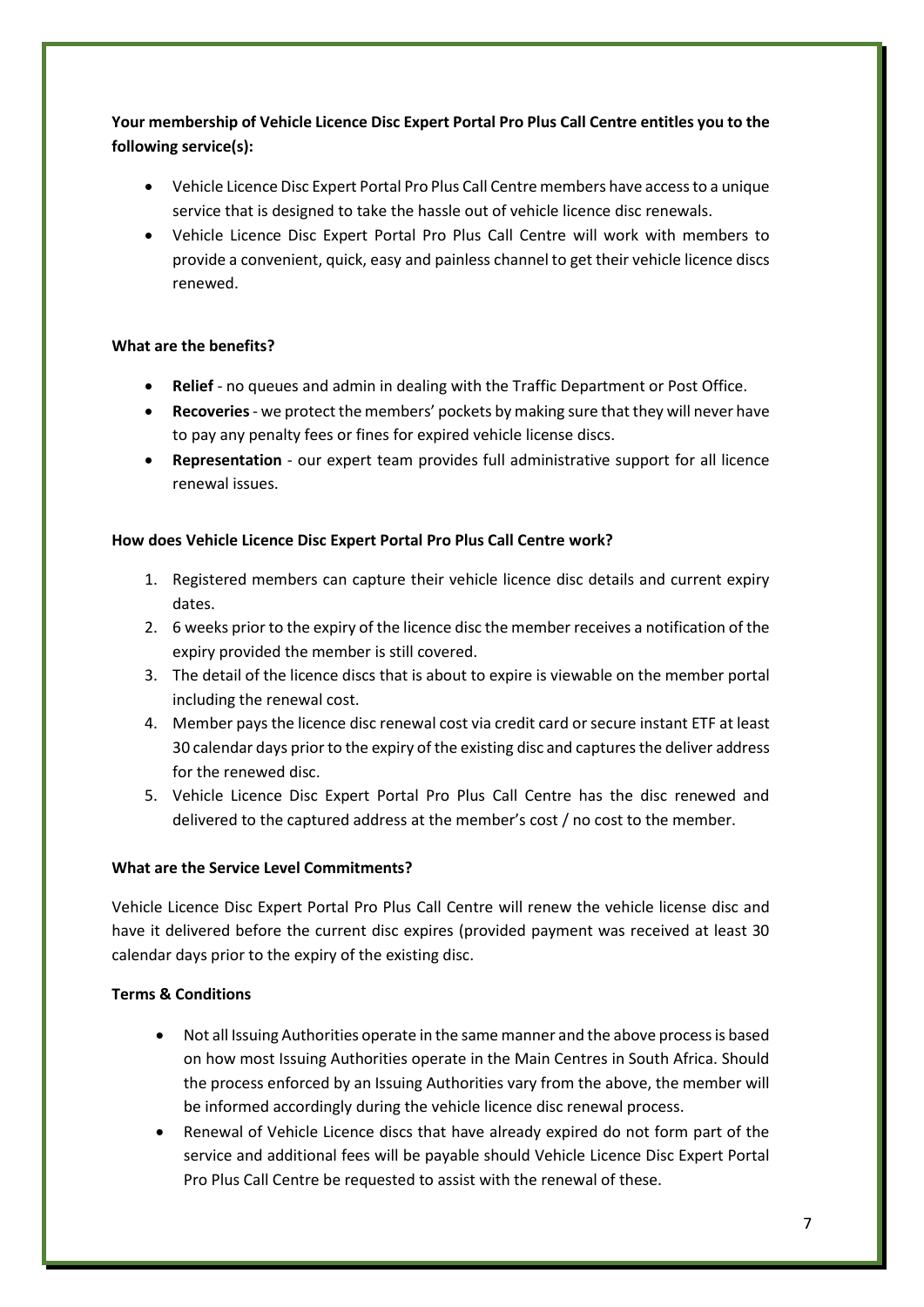- Members remain responsible for settling traffic fines which could result in Vehicle Licence Disc Expert Portal Pro Plus Call Centre not being able to renew the vehicle licence disc.
- Vehicle Licence Disc Expert Portal Pro Plus Call Centre reserves the right to adjust the service offering should changes in the Issuing Authorities requirements have a material impact of the commercial model.
- Expiry notifications may be sent earlier and payment required earlier at times where issuing authorities are in backlog in order to ensure disc are renewed and delivered in time before existing disc expires.
- The standard SLA will not apply for disc renewals that have already expired or are within 4 - 5 weeks of expiry.
- Services and rates only apply to privately owned vehicles

# **POTHOLE EXPERT PORTAL PLUS CALL CENTRE**

Pothole Expert specialises in claiming funds for our members from road agencies for damage to their vehicles because of Potholes.

In most cases, road agencies make the claims process challenging and frustrating to understand. We get the best possible settlements on your claim from the  $3<sup>rd</sup>$  Parties responsible as quickly and as painlessly as possible.

Dealing with government departments and parastatals, such as road agencies, can be a complex and difficult process, therefore we use our extensive legal and administrative expertise to simplify the entire process and take the pain away. Our team of experts have an average of 15 years administrative and legal experience in handling claims.

Our team helps beneficiaries complete all paperwork involved in their claim to get the maximum amount possible as efficiently as possible.

## **What Services are Included?**

In the event of a claim, your membership of Pothole Expert entitles you to the following:

- No limit on recovery i.e. recovery is for all damaged caused by or because of a pothole.
- No excess payable.
- Telephonic assistance and advice explaining what is necessary to prepare a claim.
- Arrange for an initial assessment with a qualified and experienced assessor should it be required.
- Case Management of the claim.
- All Administration required for the presentation of a "bona fide" claim as determined and arranged by Pothole Expert.
- Up to 100% pay-out of all successful claims (Pothole Expert does not retain any part of the settlement paid by the roads agency)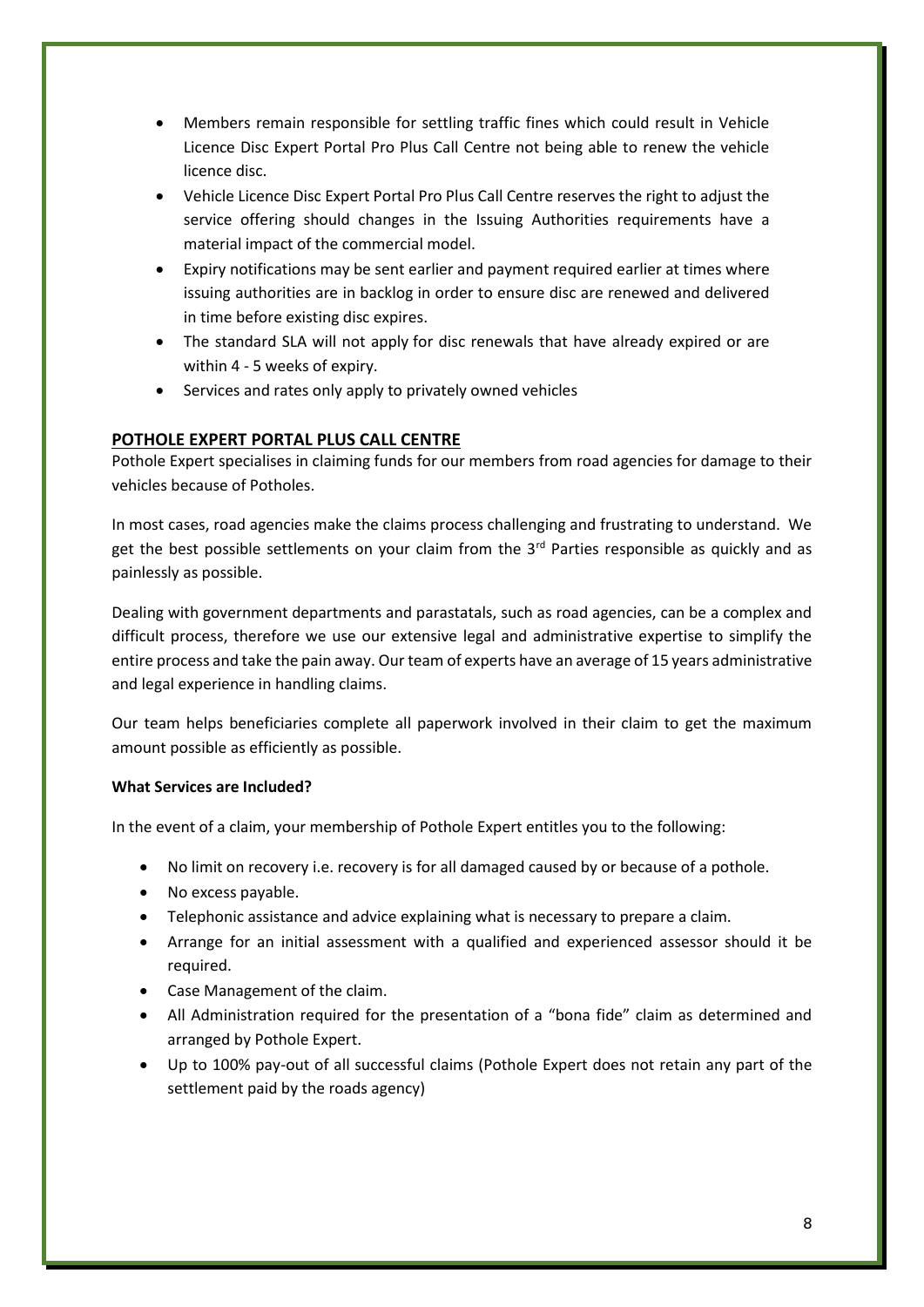## **How does Pothole Expert work?**

- 1. Beneficiary is pre-registered on the member portal and receives a welcome SMS and / or email.
- 2. Should the beneficiary suffer damage as result of pothole he / she logs the claim on the member portal or call the Call Centre for assistance
- 3. Once the beneficiary uploaded all the required documents and other claim requirements on the member portal, Pothole Expert evaluates the merits of the claim and gives a view as to the worth of proceeding with their claim.
- 4. In the case where the merits of a claim are deemed non-valid, Pothole Expert sends a letter of explanation to the beneficiary explaining the exact reasons for this.
- 5. Upon the Validity of the beneficiary's claim, Pothole Expert arranges all the necessary consultations and opinions that – in a claim manager view – the member requires for his/her claim.
- 6. Pothole Expert attends to all reasonable queries upon request for further particulars that might be required in pursuit of settlement of the claim.
- 7. Pothole Expert assists the beneficiary with all the necessary administrative support and documentation preparation for their submission.
- 8. Pothole Expert follows up with the relevant roads agency to obtain the compensation required.
- 9. Throughout the entire claims process the beneficiary can track the claims progress on the members portal.
- 10. The beneficiary will need to provide at least the following information for Pothole Expert to submit the claim:
	- o ID Document
	- o Valid Driving Licence
	- o The Registration Details of the Vehicle
	- o Exact GPS Co-ordinates of the pothole location
	- o SAPS affidavit describing the incident
	- o Photograph of damage caused by the pothole
	- o Three written quotes for repair from reputable tyre / wheel shops or, if the vehicle has already been repaired, the final invoice for the repairs as well as proof of payment
	- $\circ$  If the vehicle is insured, a letter from the Insurance Company stating that the damage was not claimed from them.
	- $\circ$  If the vehicle is not insured, a police affidavit stating that there is no insurance cover on the vehicle damage.

Note that the requirements may vary according to the particular road agency, and we may request additional information. This includes Road Agency Specific Claim Forms that will be supplied to you for completion once the claim has been registered with Pothole Expert.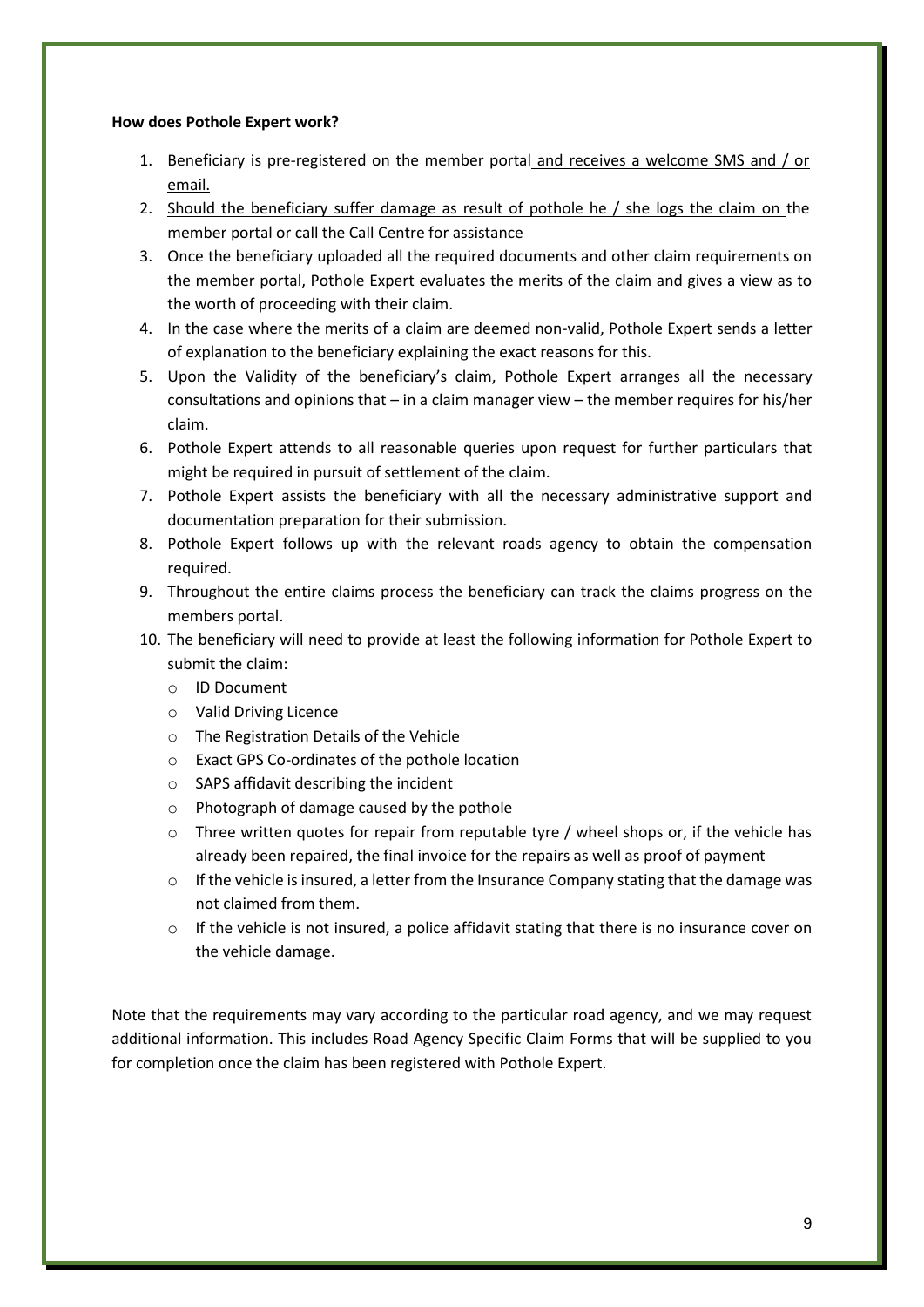## **Who is entitled to make a claim?**

A valid beneficiary of Pothole Expert at the time of initiating a claim.

## **What are the Limits of Service?**

- Service is limited to vehicle damage because of a pothole on a road within the borders of the Republic of South Africa.
- Pothole Expert cannot guarantee that the road agency or municipality will accept liability for the pothole damage and pay for the damage.

## **No service will be provided:**

- If the member has already claimed or is in the process of claiming for the damage from their Insurance Company.
- The incident is not reported to us within 5 (five) working days of the incident.
- Where the assessor does not substantiate the merits of the case; if the beneficiary does not agree, or there is material conflict between the beneficiary's assessment and that of the assessor, then the case will be referred to the Pothole Expert Arbitration Panel. The decision of the Pothole Expert Arbitration Panel will be final and binding on all the parties. The Pothole Expert Arbitration Panel will consist of an admitted attorney, as well as a tyre expert from a leading tyre retailer. Pothole Expert will not be responsible for any costs incurred in referring the beneficiary's case to the Panel.
- Any costs incurred from the beneficiary being approached by an outside party, without written consent from Pothole Expert will not be covered.
- The beneficiary is always free to get outside second opinions but the costs of these will not be borne by Pothole Expert unless prior approval has been secured in writing.
- Membership must be fully paid up at the time of the incident.
- At the time of the incident the beneficiary must comply with all the legal and regulatory requirements of the Roads Acts of South Africa and other such relevant legislation.
- Pothole Expert does not guarantee recovery from the relevant roads agency but will endeavour to obtain the best possible settlement for the beneficiary.

## **What are the Service Level Commitments?**

The claim is activated once the beneficiary has registered it with Pothole Expert. Thereafter, there will be a 5 - 20 working day turnaround period from the time that all supporting documentation has been received to get an initial response from the relevant road agency. Please note that it can take from 6 weeks to 6 months to get an outcome on the claim.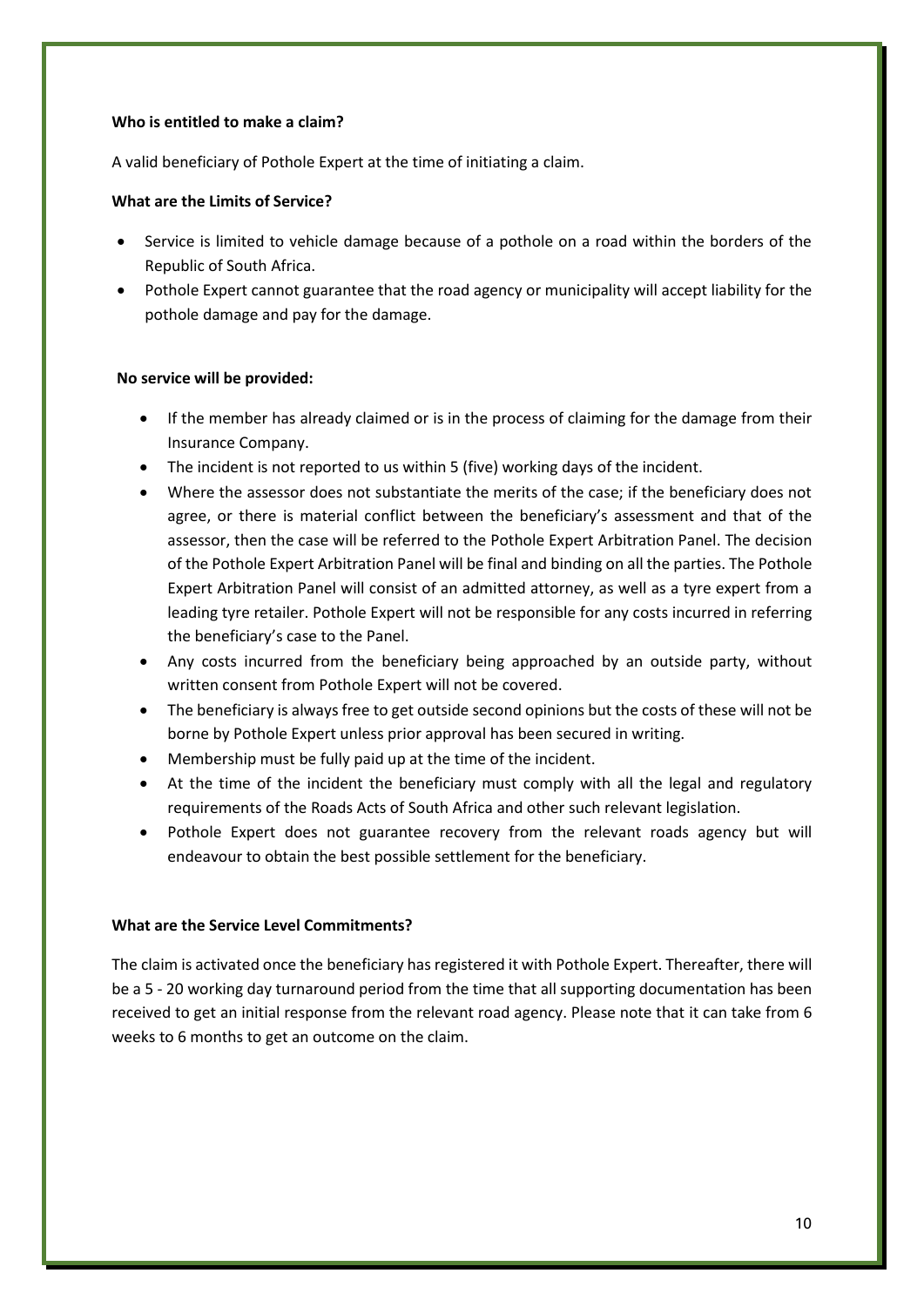## **EMERGENCY OFFICE ASSISTANCE (if selected)**

The Call Centre provides immediate access to a team of dedicated case managers, together with a national complement of accredited assistance Service Providers who will assist with office emergencies. The services are only applicable when the service is requested through the Call Centre. Parts, repairs, maintenance services and such other goods and services as indicated below are not included. The Call Centre may, depending on the circumstances, elect to incur the costs of certain items on the member's behalf and recover such costs from the member.

Please note that this product does not constitute an insurance product and the Call Centre therefore does not in any way indemnify the member against losses, liability, expenses or damages suffered.

**The Office Assistance programme provides assistance to the member when they are involved in an Office Emergency. An Office Emergency means any sudden, unexpected and/or unforeseen event at the member's office requiring the immediate and/ or urgent services of a domestic tradesman to limit/ minimize or prevent further damage to the office.**

This service is restricted to office emergencies and only applies to the member's **eligible premises/Office premises**, within the Republic of South Africa and used for business purposes where specified, including outbuildings. The member will be assisted with up to 3 incidents per annum.

### **Emergency Services Notification and Call-out**

At the member's request our Assist Call Centre will relay a notification of emergencies to the Police, Traffic, Fire Brigade, Ambulance, Security or any other emergency Service Provider.

**\*Please note that each service will be managed on an individual basis and is highly dependent on traffic, weather and correct information received i.e. address or area of incident.** 

### **Services Rendered**

The Office Assistance programme shall entail the Call Centre arranging the following emergency services to members:

- 1. Plumbers
- 2. Glaziers
- 3. Electricians
- 4. Locksmiths
- 5. Tree Felling
- 6. Beekeepers
- 7. Pest Controllers Borer Beetle /Thatch Lice/ Dust Mites/ Cockroaches /Fleas Fish Moths/ Ants/ Ticks / Bedbugs/ Rodents- ONLY

The services exclude maintenance (of any kind) and the costs of any materials required, which is for the member's account.

### **Plumbers**

Assistance shall be provided by the Call Centre to members in circumstances where they have requested access to the service where the emergency is any of the following:

- Visible burst water connections and pipes
- Blocked drains, toilets, baths and sinks, causing further damage to the office
- Emergency Geyser overflow, valves (Latco and pressure release) causing loss of hot water and pressurerelease problems

### **Exclusions**

- Jacuzzi, swimming pools and borehole pumps
- Leak detection inspections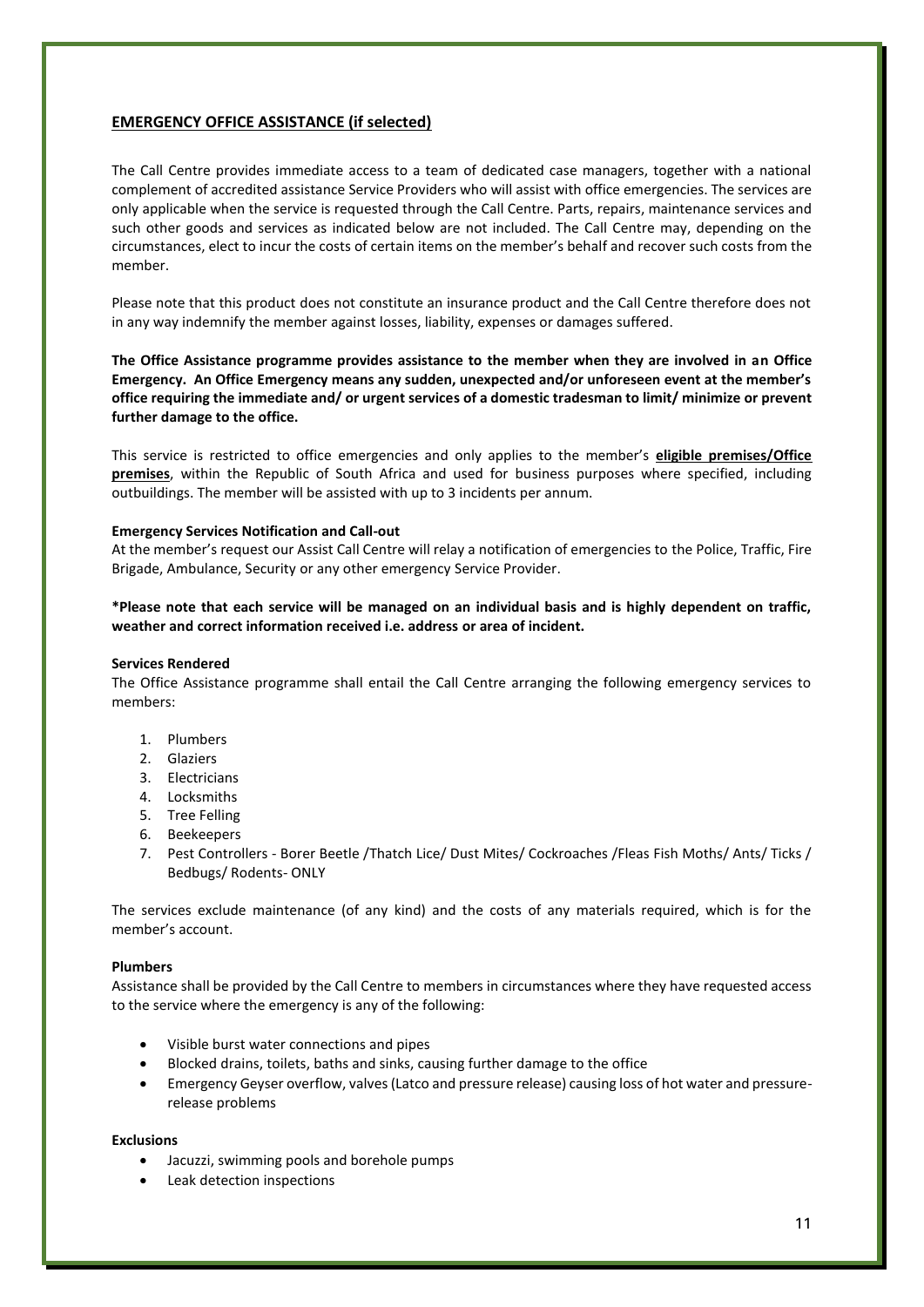- Repairs not complying with regulated specifications such as SABS and others
- Leaking taps / toilets
- Replacement of a burst geyser, septic tanks and water supply interruptions to the office
- Any assistance required on the municipality owned property
- The costs of any materials provided by the plumber are excluded and are for the member's own account

## **Glaziers**

- This is a 24-hour help line, offering assistance where a glazier is dispatched to ensure that damaged building glass can be professionally replaced
- Broken or badly cracked windowpanes which could result in access to the office

## **Exclusions**

• No materials are included, and this is for the member's account (e.g. the actual glass etc. is for the member's account)

## **Electrician**

Assistance shall be provided by the Call Centre to members in circumstances where they have requested access to the service where the emergency is any of the following:

- Distribution boards, circuits, main cables causing 100% power failure
- Earth-leakage relays causing 100% power failure
- Geyser connections, and elements, causing 100% power failure
- Plug points causing 100% power failure
- Light fittings or switches causing 100% power failure
- Lightning strikes on wiring causing 100 % power failure
- Multiple burnt connections on wiring or plug points causing 100% power failure
- Connections to all electrical motors (e.g. electric gate motor) causing 100% power failure

## **Exclusions:**

- Electric gates and doors
- Jacuzzi, Swimming pool and borehole pumps
- Air conditioners and commercial refrigeration
- Repairs not complying with regulated specifications such as SABS and others
- All electrical motors
- Any assistance required on the municipality owed property
- The costs of any materials provided by the electrician are excluded and are for the member's own account.

## **Locksmiths:**

- If keys are broken off or lost for a main entrance or exit of the office (this includes outbuildings)
- If a person is locked inside the /office or any room within the office

## **Exclusions**

- Burglary Incidents the Call Centre will assist the member by arranging a locksmith, but the member will be liable for the costs of such locksmith and any material provided by the locksmith
- Replacing of damaged locks, padlocks and keys (The member may be assisted at their own cost)

## **Tree Fellers/Beekeepers and Pest Controllers**

Facilitated up to the incident limits only and only within day light hours. Please note that each case will be managed on an individual basis and is highly dependent on visibility, weather and seasonal conditions.

## **Additional services also included are:**

Should a burglary occur, security assistance and guarding services will be provided at the member's request. *These services will be for the member's own account.*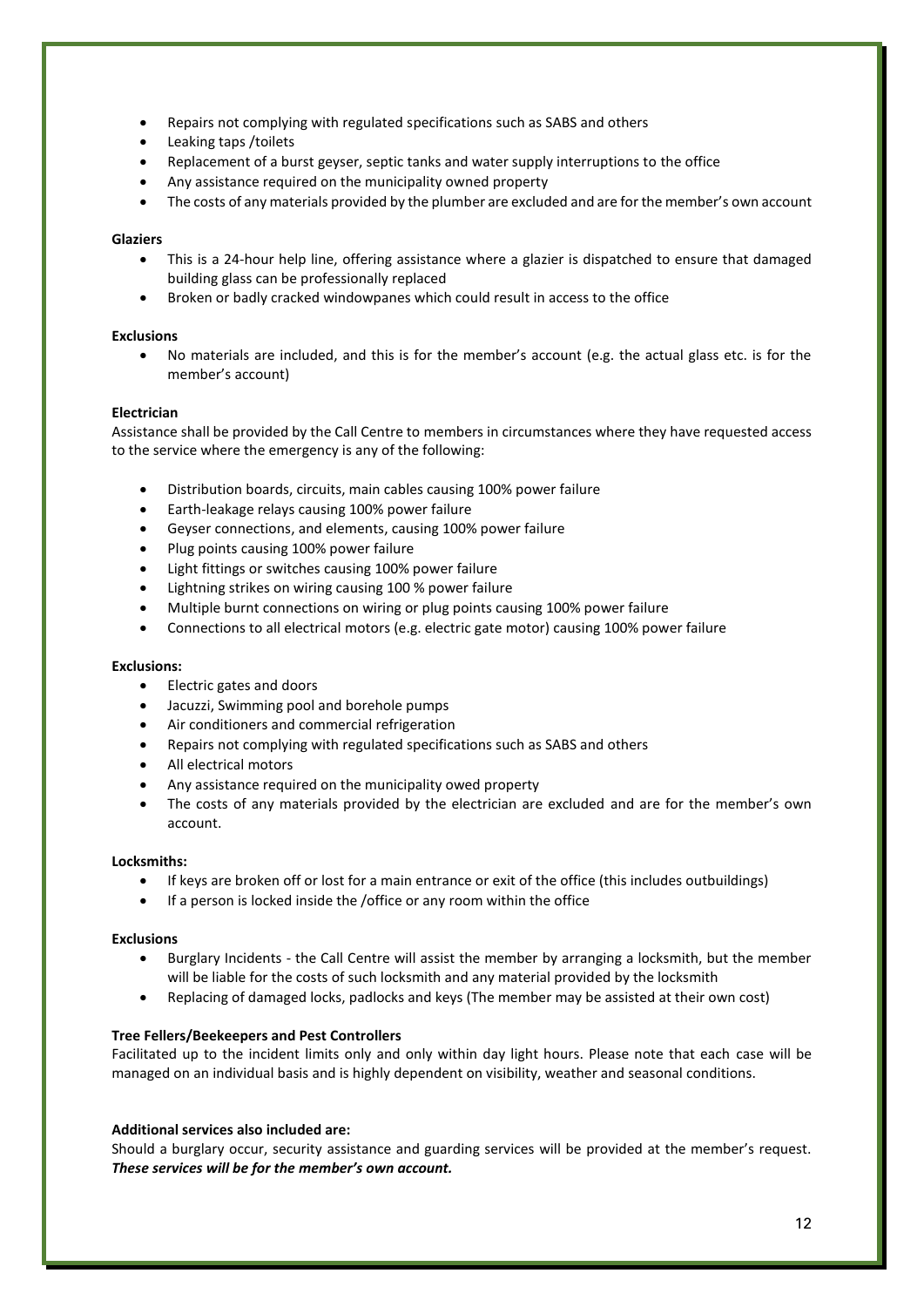### **Estimated Service Times**

**Urban Areas** = average response time is 35 to 80 min (from time of dispatch – 40km to 100km) with the potential of extended response time on weekends only **Rural Areas** = average response time is 80 – 240 min (from time of dispatch – in excess of 100km)

## **Tyre & Rim Club Membership (if Selected and level dependent)**

This Tyre and Rim membership provides members with access to first-class service using state-of-the-art SABS accredited alloy wheel repair facilities.

*The Membership Program is limited to the vehicle registration and model as reflected on the original application. A valid cell phone number for the member is required.* 

**What does your Tyre and Rim Club Membership include?**

| <b>CLUB MEMBERSHIP OPTIONS</b> |                                                                                                |                                       | <b>Silver</b> | <b>Gold</b>  | <b>Platinum</b> |
|--------------------------------|------------------------------------------------------------------------------------------------|---------------------------------------|---------------|--------------|-----------------|
| <b>Puncture Repair</b>         | Credits per annum                                                                              |                                       | No            | No           | 4               |
| <b>Rim Straightening</b>       | Pre-existing damage prior to activation covered                                                |                                       | N/A           | <b>Yes</b>   | <b>Yes</b>      |
|                                | Rim Straightening credits per annum                                                            |                                       | 0             | $\mathbf{1}$ | $\mathcal{P}$   |
| <b>Tyre Rotation Service</b>   | once per annum                                                                                 |                                       |               | $\mathbf{1}$ | $\mathbf{1}$    |
| <b>Wheel Alignment</b>         | once per annum                                                                                 |                                       | 0             | $\mathbf{1}$ | $\mathbf{1}$    |
| <b>Wheel Balancing</b>         | once per annum                                                                                 |                                       | 0             | $\mathbf{1}$ | $\mathbf{1}$    |
| Membership<br><b>Discounts</b> | 20% discount off balancing and alignment through<br>Tiger Wheel & Tyre and TYRES & MORE®       |                                       | <b>Yes</b>    | <b>Yes</b>   | Yes             |
|                                | 2.5% discount off any special run by Tiger Wheel &<br>Tyre and TYRES & MORE® on their products |                                       | <b>Yes</b>    | Yes          | <b>Yes</b>      |
|                                | Tyre &<br><b>Rim</b>                                                                           | Discounts off full rim refurbishments | 20%           | 30%          | 40%             |
|                                |                                                                                                | Discounts off rim straightening       |               |              |                 |

### **What is not covered by your membership?**

- Any stripping, repainting, polishing or restoring to factory finish;
- Any irreparable damage;
- Steel/Chrome wheels.

Motorcycles, caravans, trailers, busses, emergency vehicles, trucks, and heavy commercial vehicles are not eligible for the Tyre and Rim Club Membership.

### **Territorial Coverage**

Benefits are only redeemable in South Africa.